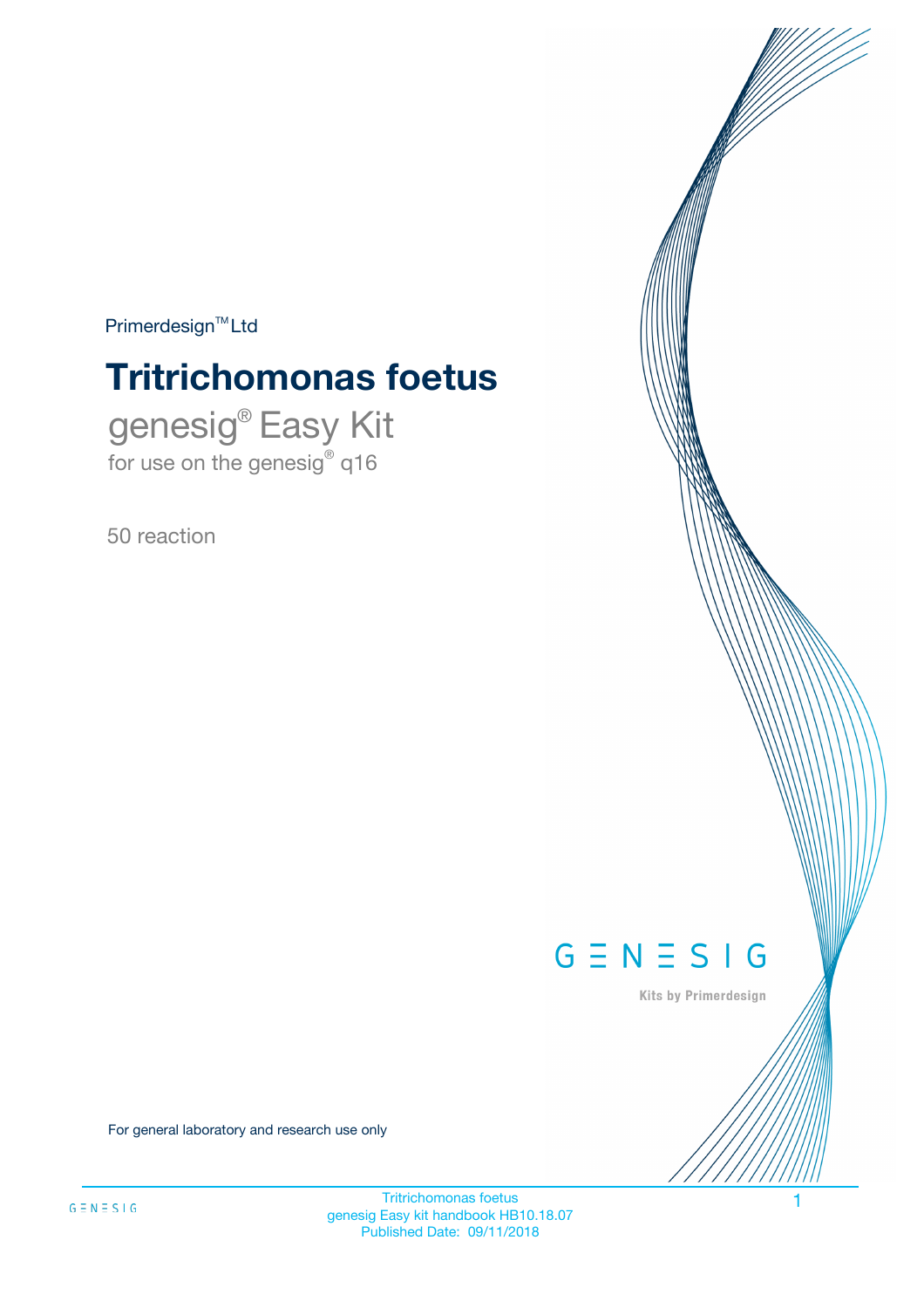# genesig® Easy: at a glance guide

#### **For each DNA test**

| Component              | <b>Volume</b> | Lab-in-a-box pipette |  |
|------------------------|---------------|----------------------|--|
| T.foetus reaction mix  | 10 µl         |                      |  |
| <b>Your DNA sample</b> | $10 \mu$      |                      |  |

#### **For each positive control**

| Component                 | Volume          | Lab-in-a-box pipette |  |
|---------------------------|-----------------|----------------------|--|
| T.foetus reaction mix     | 10 <sub>µ</sub> |                      |  |
| Positive control template | 10 <sub>µ</sub> |                      |  |

#### **For each negative control**

| Component             | <b>Volume</b>   | Lab-in-a-box pipette |  |
|-----------------------|-----------------|----------------------|--|
| T.foetus reaction mix | 10 <sub>µ</sub> |                      |  |
| <u>Water</u>          | 10 <sub>µ</sub> |                      |  |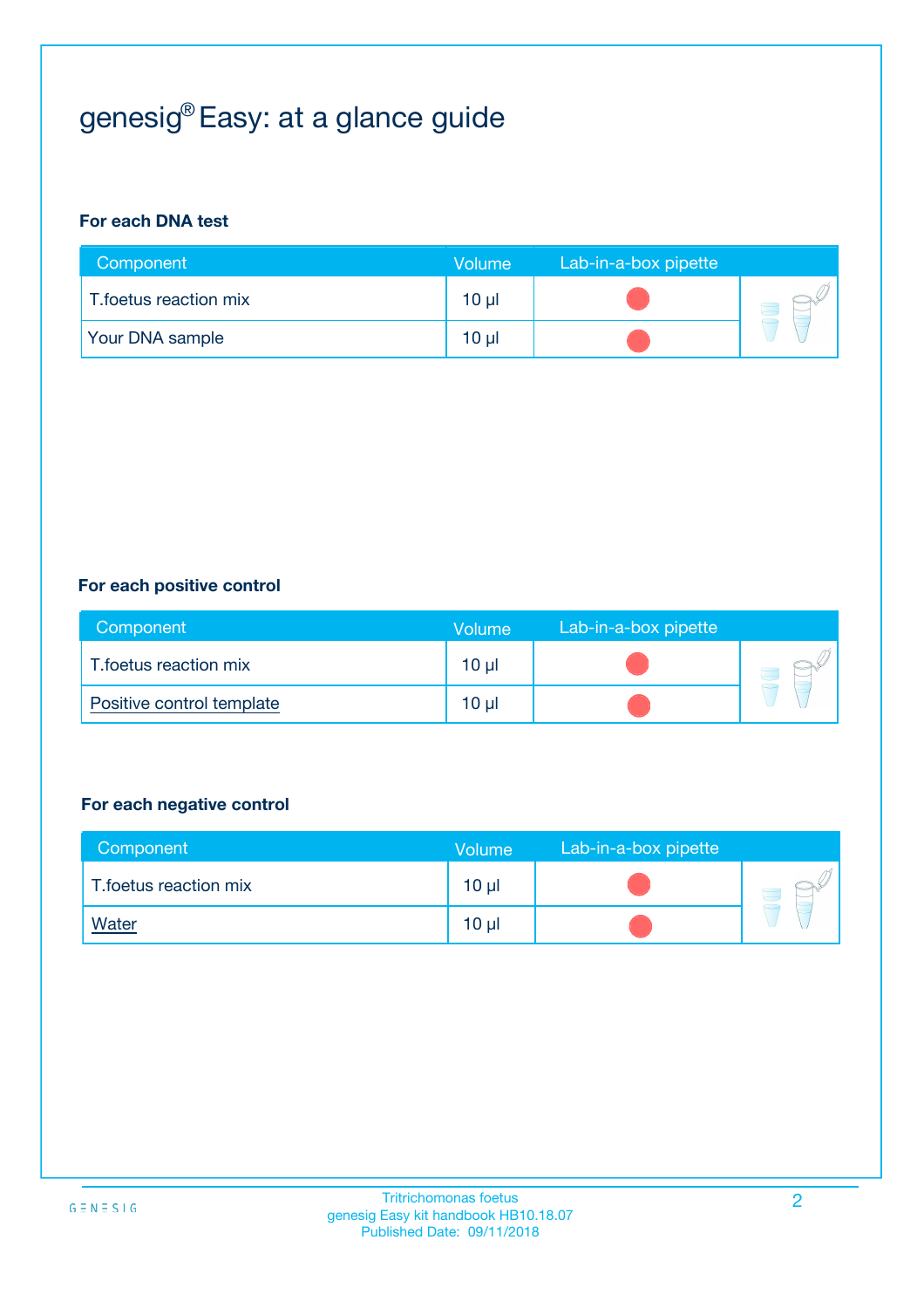# Kit Contents



# Reagents and equipment to be supplied by the user

#### **genesig® q16 instrument**

#### **genesig® Easy Extraction Kit**

This kit is designed to work well with all processes that yield high quality RNA and DNA but the genesig Easy extraction method is recommended for ease of use.

#### **genesig® Lab-In-A-Box**

The genesig Lab-In-A-Box contains all of the pipettes, tips and racks that you will need to use a genesig Easy kit. Alternatively if you already have these components and equipment these can be used instead.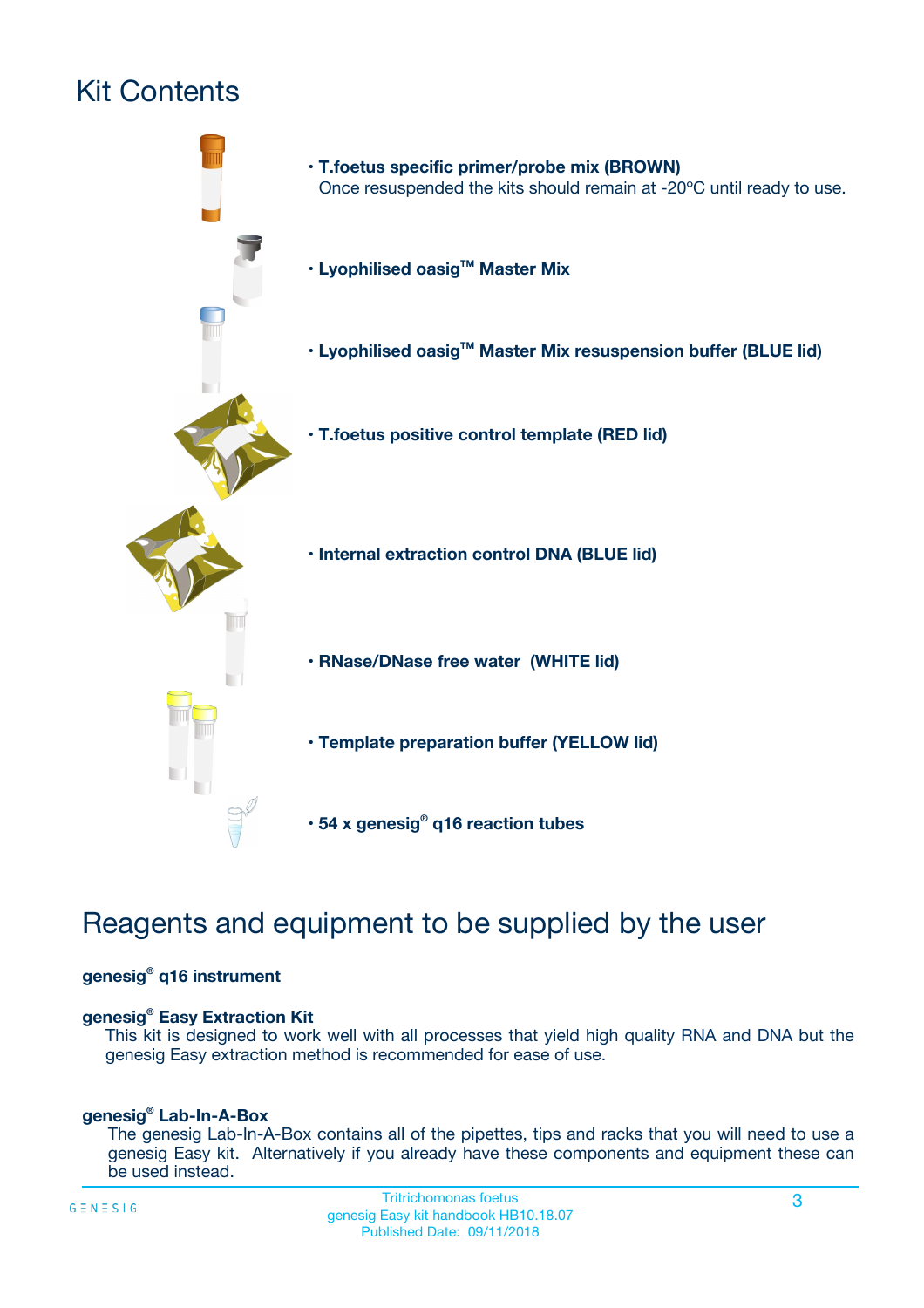# Step-by-step guide

### 1. Create your reaction mix



Use the blue pipette to transfer 500µl**\*** of the oasig Master Mix resuspension buffer into the tube of lyophilised oasig Master Mix and mix well by gently swirling. Then transfer all of that master mix into the brown tube labelled T.foetus primers/probe.

**\***Transfering 525µl of the oasig Master Mix resuspension buffer to your oasig Master Mix (instead of the 500µl recommended above) will enable you to take full advantage of the 50 reactions by accounting for volume losses during pipetting. In order to do so with the genesig Easy fixed volume pipettes use 1x blue, 2x red and 1x grey pipettes to make the total volume. Please be assured that this will not adversely affect the efficiency of the test.

Cap and shake tube to mix. A thorough shake is essential to ensure that all components are resuspended. **Failure to mix well can produce poor kit performance.**

Leave to stand for 5 minutes. Now your reaction mix is ready to use.

Store the reaction mix in the freezer from hereon.

#### Top tip

- Ensure that the reaction mix is mixed thoroughly before each use by shaking.
- **•** Once resuspended do not expose genesig Easy kit to temperatures above -20°C for longer than 30 minutes at a time.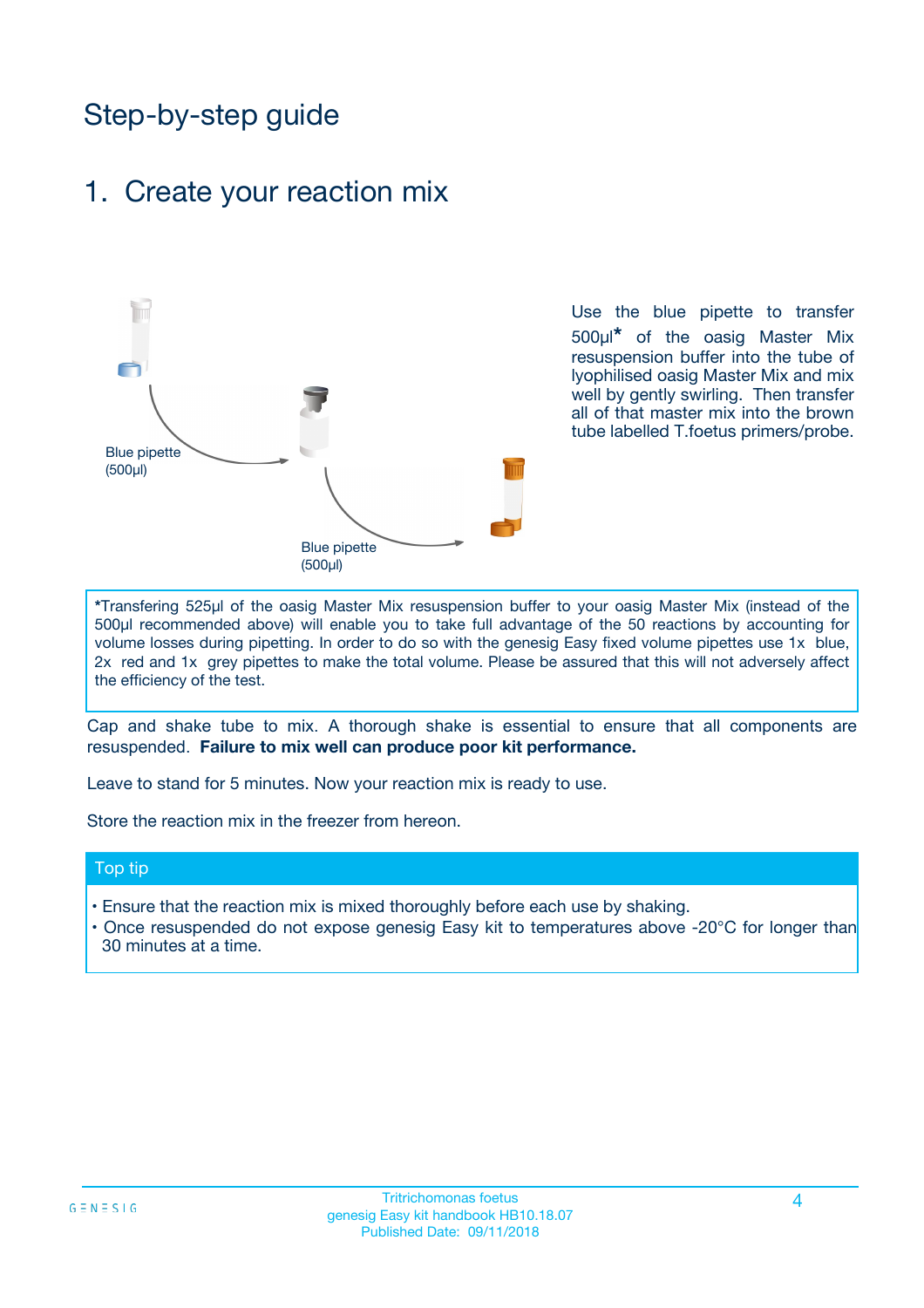# 2. Internal extraction control



Use the blue pipette to transfer 1000µl (2 x 500µl) of template preparation buffer into the Internal Extraction Control DNA tube. Cap and shake tube to mix.

Your kit contains Internal Extraction Control DNA. This is added to your biological sample at the beginning of the DNA extraction process. It is extracted along with the DNA from your target of interest. The q16 will detect the presence of this Internal Extraction Control DNA at the same time as your target. This is the ideal way to show that your DNA extraction process has been **successful.** 

#### **If you are using an alternative extraction kit:**

Use the red pipette to transfer 10µl of Internal Extraction Control DNA to your sample **after** the lysis buffer has been added then follow the rest of the extraction protocol.

#### **If you are using samples that have already been extracted:**

Use the grey pipette to transfer 5µl of Internal Extraction Control DNA to your extracted sample.

## 3. Add reaction mix to all reaction tubes



For every reaction to be run, use the red pipette to add 10µl of your T.foetus reaction mix to every tube.

#### Top tip

- Always pipette the reaction mix directly into the bottom of the tube.
- You can label the tube lids to aid your reaction setup but avoid labelling tube sides.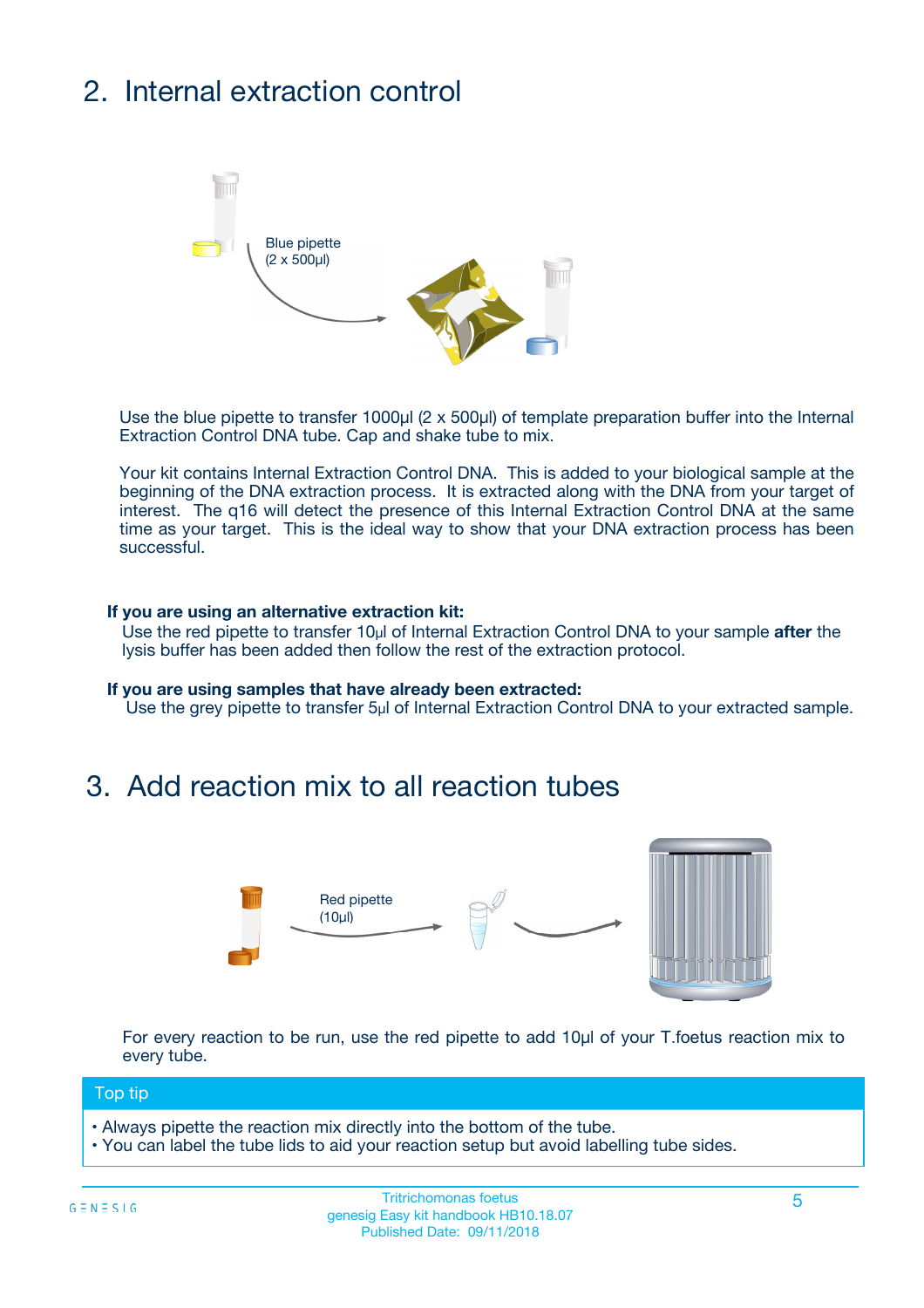## 4. Negative control



For each test you will require a negative control. Instead of DNA, water is used. This sample should typically prove negative thus proving that all of your positive samples really are positive.

To create a negative control reaction simply use the red pipette to add 10µl of the water to the required reaction tubes. Close these tubes after adding the water.

Because some genesig kit targets are common in the environment you may occasionally see a "late" signal in the negative control. The q16 software will take this into account accordingly.

#### Top tip

**•** Always add the water to the side of the tube to reduce the introduction of bubbles.

### 5. Set up a test



For each sample you wish to analyse, use the red pipette to add 10µl of your DNA sample to the required reaction tubes. Close these tubes after adding the sample. Always change pipette tips between samples.

#### Top tip

**•** Always add the DNA sample to the side of the tube to reduce the introduction of bubbles.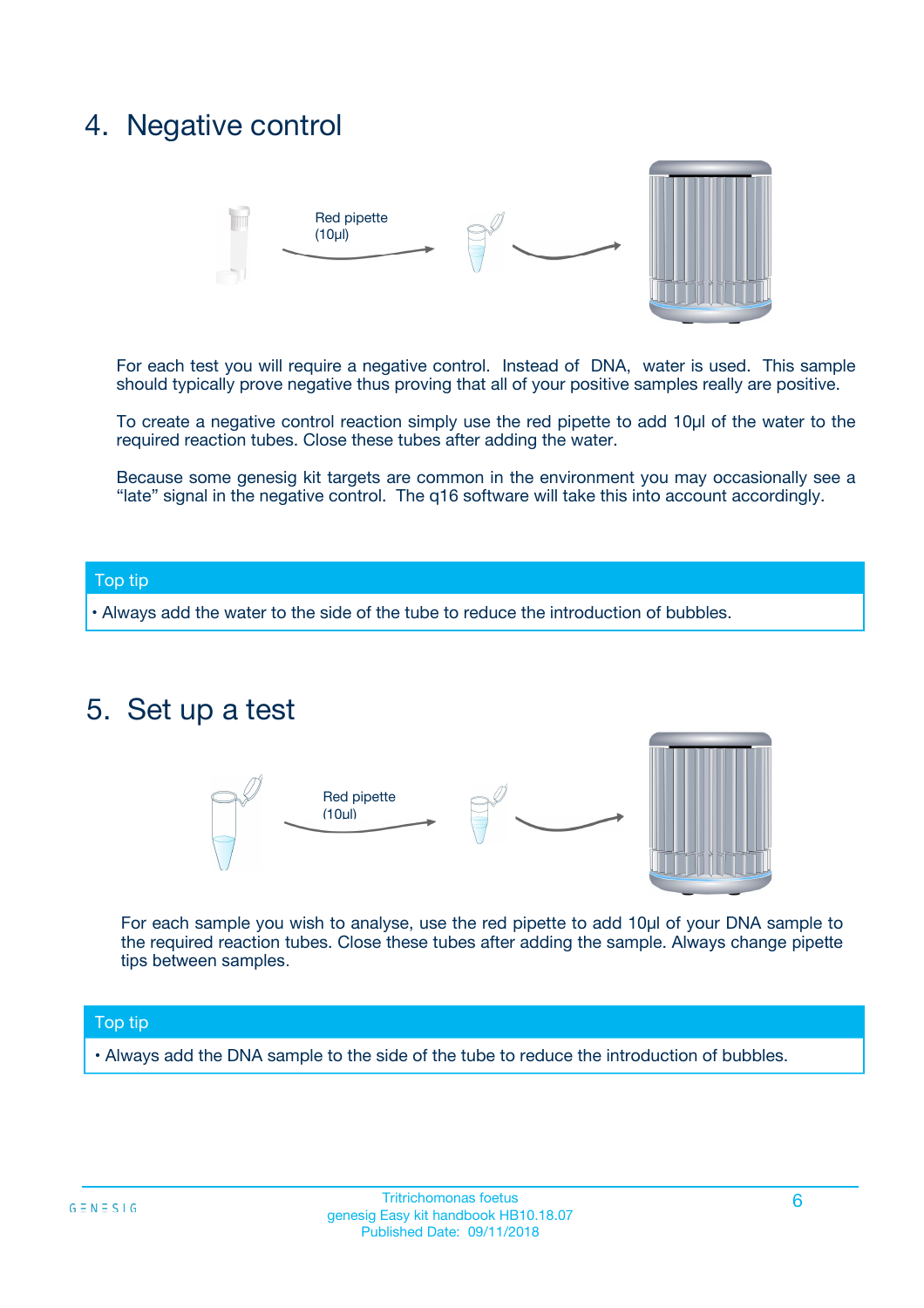## 6. Positive control



Use the blue pipette to transfer 1000µl (2 x 500µl) of template preparation buffer into the positive control template tube. Cap and shake tube to mix.

Each time you run a test you will require a positive control. This is a small portion of DNA from your target of interest. It serves two purposes:

1. It will always test positive so it shows that everything is working as it should be.

2. The q16 software knows how much DNA is present in the positive control. So it can automatically compare your sample of interest with the positive control to calculate the amount of target DNA in your sample.

To create a positive control reaction, simply use 10µl of the positive control instead of your DNA sample.



Take great care when setting up your positive control. The positive control template has the potential to give you a false positive signal in your other samples. Set positive controls up last after all other sample tubes are closed. Always change pipette tips between samples. You may even choose to set up positive controls in a separate room.

#### Top tip

**•** Always add the positive control to the side of the tube to reduce the introduction of bubbles.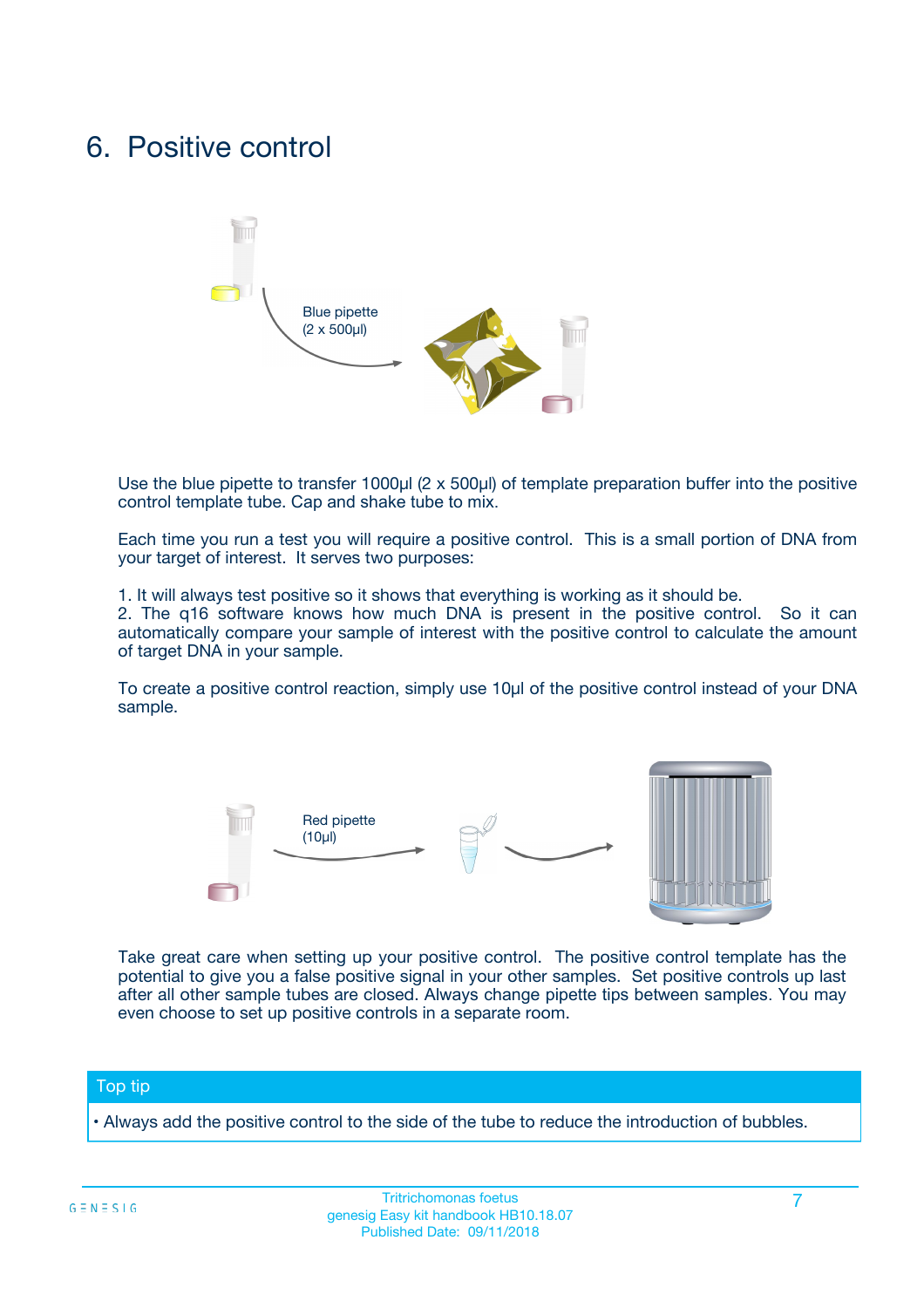# 7. Running the test

Place the tubes into the correct positions in your q16 as defined by the software, this may include positioning of empty tubes to ensure that the q16 lid is balanced. The run can then be started.

| genesig q16 PCR software - 1.2                                               |                                     | $\Box$                                                                                  |
|------------------------------------------------------------------------------|-------------------------------------|-----------------------------------------------------------------------------------------|
| Unsaved (New Experiment 2<br>$\vert \cdot \vert$<br><b>Open Experiments:</b> | <b>D</b> Open<br>Save<br>$\Box$ New | Save As<br><b>C</b> Close<br>$G \equiv N \equiv S \mid G$<br><b>&amp; Configuration</b> |
| Setup<br><b>Results</b><br><b>Stages:</b>                                    |                                     |                                                                                         |
| <b>Notes</b>                                                                 | Samples                             | <b>Tests</b>                                                                            |
| <b>Name and Details</b>                                                      | Color<br>Name                       | Note<br>Color<br>Note<br>Name                                                           |
| New Experiment 2017-10-26 11:06                                              | Sample 1                            | 条<br>علي<br>Test 1                                                                      |
| Kit type: genesig® Easy Target Detection kit                                 | Sample 2                            |                                                                                         |
| Instrument Id.:                                                              | Sample 3                            | $\qquad \qquad \blacksquare$<br>$\qquad \qquad \blacksquare$                            |
| Run Completion Time:                                                         | Sample 4                            |                                                                                         |
| <b>Notes</b>                                                                 | Sample 5<br>A<br>v                  | $\triangle$<br>4<br>$\oplus$<br>₩                                                       |
| <b>Well Contents</b>                                                         |                                     | <b>Run</b>                                                                              |
| Pos.<br>Test                                                                 | Sample                              | <b>Run Status</b>                                                                       |
| Test 1<br>-1                                                                 | <b>Negative Control</b>             | $\blacktriangle$                                                                        |
| $\overline{2}$<br>Test 1                                                     | <b>Positive Control</b>             |                                                                                         |
| $\overline{\mathbf{3}}$<br>Test 1                                            | Sample 1                            | Show full log                                                                           |
| Test 1<br>$\overline{4}$                                                     | Sample 2                            |                                                                                         |
| 5<br>Test 1                                                                  | Sample 3                            | <b>Run Control</b>                                                                      |
| 6<br>Test 1                                                                  | Sample 4                            |                                                                                         |
| $\overline{7}$<br>Test 1                                                     | Sample 5                            |                                                                                         |
| 8                                                                            |                                     | $\triangleright$ Start Run<br>Abort Run                                                 |
| <b>JOD FURTY TUDE TO BUILDED IN</b>                                          |                                     | $\overline{\mathbf{v}}$                                                                 |

#### Top tip

- Before loading tubes into the q16, check for bubbles! Flick the bottom of the tubes to remove any bubbles that may have formed during the test setup.
- Apply centrifugal force with a sharp wrist action to ensure all solution is at the bottom of the reaction tube.
- When repeating a test you can use a previous file as a template by clicking 'open' then selecting File name > Files of Type > Experiment file as template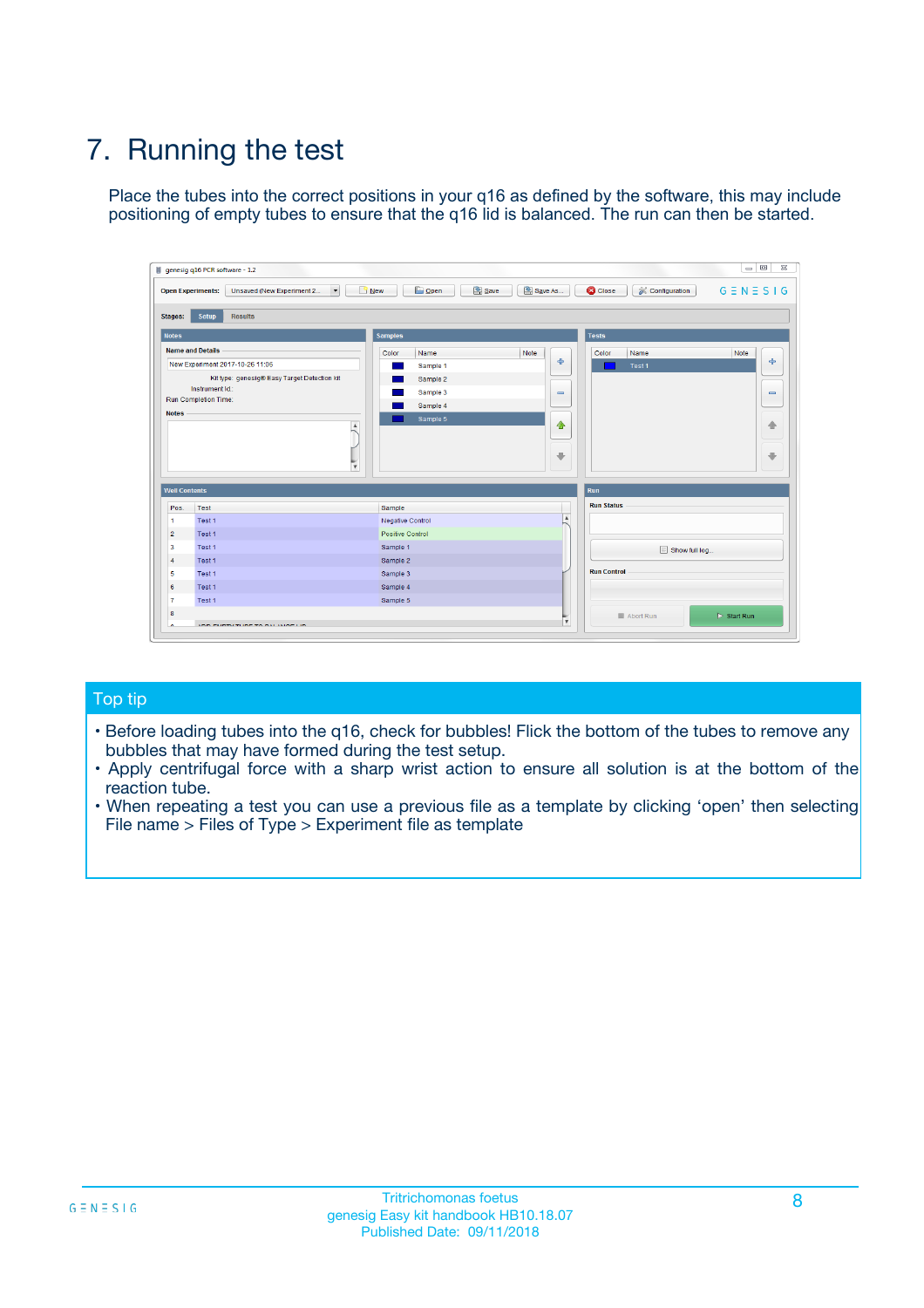## What do my results mean?

Analysis of your data is carried out automatically by the genesig q16. The following information is designed to help you fully understand a result or to troubleshoot:

### "Positive"

#### **Explanation**

Your sample has produced a positive result. Your target of interest is present and you can use the reported quantity.

"Negative"

#### **Explanation**

Your sample has produced a negative result. The target is not present in your sample.

### "Test contaminated"

#### **Explanation**

The Negative Control should be completely free of any DNA. If you see this error message it means that at some point during the setup, the Negative Control has been contaminated with DNA and has given a positive signal. This contamination has invalidated the test. The Positive Control and your test samples are both possible sources of contaminating DNA. The genesig q16 reaction tubes from previous runs will also contain very high amounts of DNA so it is important that these are carefully disposed of after the run is completed and NEVER OPENED. It may be the case that your kits have become contaminated which will lead to the same problem occurring repeatedly.

#### **Solutions**

1. Clean your working area using a commercial DNA remover solution to ensure the area is DNA free at the start of your run and re-run the test

2. If the problem persists then the kit has become contaminated and it will have to be discarded and replaced with a new kit. When you open the new kit, run a simple test to show that changing the kit has solved the problem. Prepare a test which includes only the Positive Control, the Negative Control and one 'mock sample'. For the 'mock sample' add water instead of any sample DNA. The result for the Negative Control and the mock sample should be negative indicating that contamination is no longer present.

#### **Preventive action**

An ideal lab set-up has a 'Clean area' where the test reagents are prepared and a 'sample area' where DNA samples and the Positive Control template are handled. The best workflow involves setting up all the test components (excluding the positive control template) in the clean area and then moving the tests to the sample area for sample and Positive Control addition. If this method is followed then the kit components are always kept away from possible sources of contamination. For extra security the Negative Control can be completely prepared and sealed in the clean area. All work areas should be decontaminated regularly with DNA remover.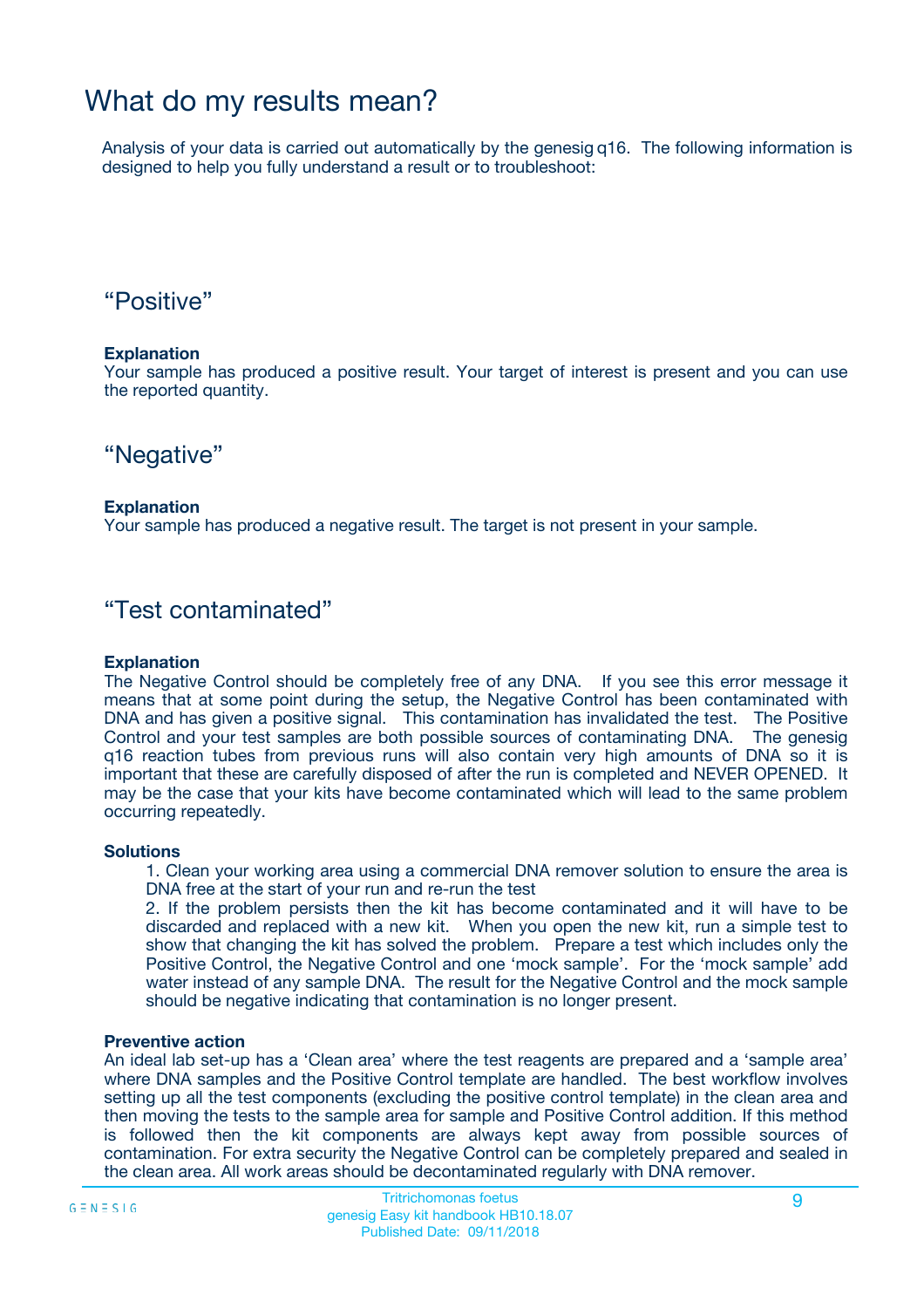### "Sample preparation failed"

#### **Explanation**

The test has failed because the quality of the sample was not high enough. The Internal Extraction Control component identifies whether the sample has been prepared correctly and is of suitable quality. This error message means that this quality control test has failed and the sample quality is not high enough for analysis.

#### **Solutions**

1. Check the sample preparation protocol for any user errors then repeat.

2. Poor quality samples can result from overloading the sample preparation protocol with too much starting material. Try reducing the amount of starting material then repeat.

3. Failing to add the Internal extraction Control DNA to your sample during the sample preparation protocol can also lead to a reported result of "sample preparation failed". Ensure that this step has not been overlooked or forgotten. If your samples are derived from an archive store or from a process separate from your genesig Easy extraction kit; you must add 5µl of Internal Extraction Control DNA into each 0.5ml of your sample to make it suitable for use on the q16.

### "Positive result, poor quality sample"

#### **Explanation**

The test is positive so if you are only interested in obtaining a 'present or absent' answer for your sample then your result is reliable. However, the test contains an Internal Extraction Control component that identifies if the sample is of high quality. This quality control test has failed and the sample is not therefore of high enough quality to accurately calculate the exact copy number of DNA present. If you require quantitative information for your sample then proceed with the solutions below.

#### **Solution**

For appropriate solutions, read the "Sample preparation failed" section of this handbook.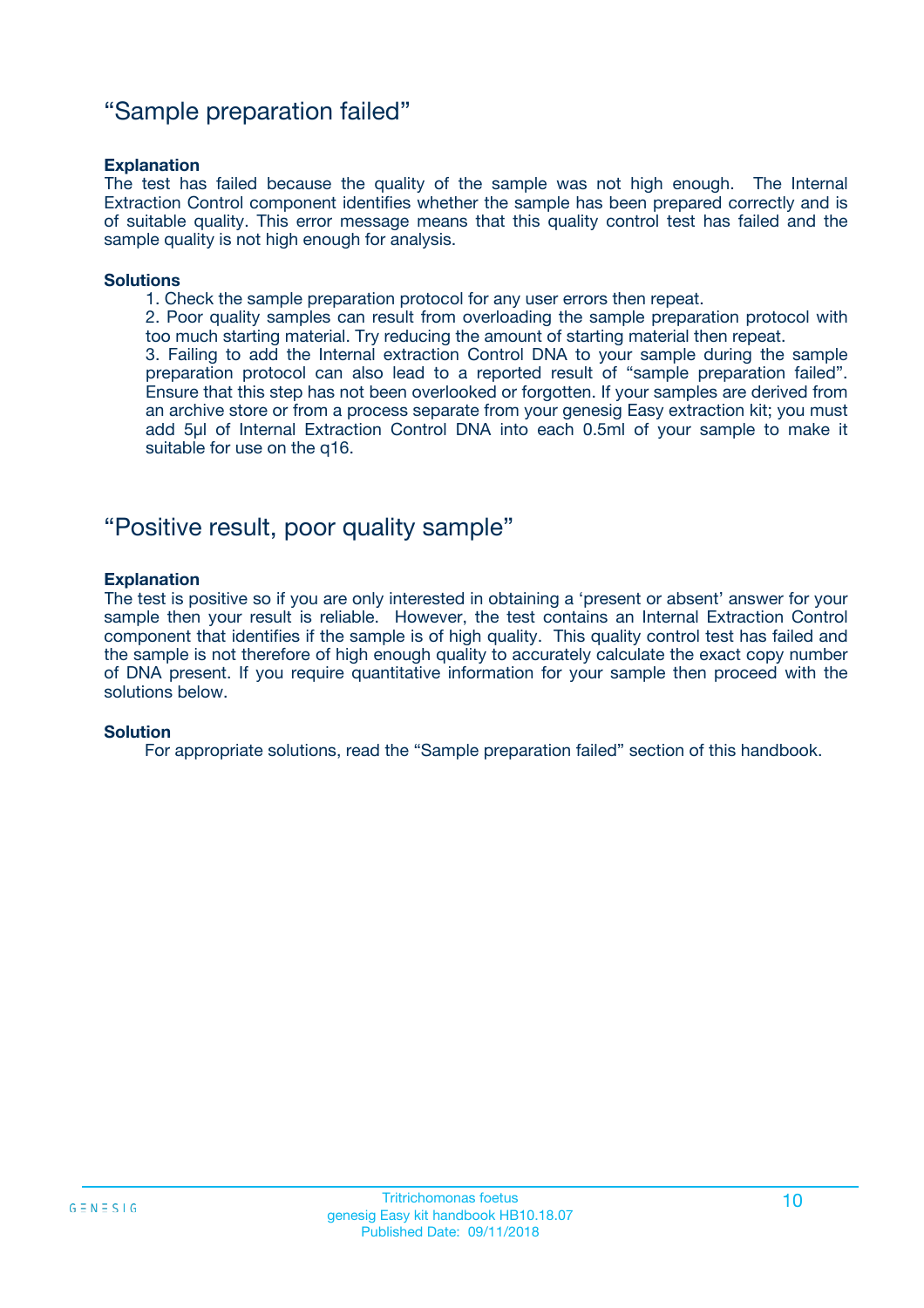### "Test failed"

#### **Explanation**

The test has failed because the Positive Control has not worked. The Positive Control is present to show that all aspects of the test are working correctly together. When this control test fails, the test as a whole is invalidated. This finding indicates that a problem has occurred in the reaction set-up part of the experiment and has nothing to do with sample preparation.

#### **Solutions**

- 1. Check the entire workflow and test set-up to look for any user errors, then repeat the test e.g. have the right colour pipettes and solutions been used with the correct tubes?
- 2. Ensure the positive and negative controls are inserted into the correct wells of your q16.

3. A component of the test may have 'gone off' due to handing errors, incorrect storage or exceeding the shelf life. When you open a new kit, run a simple test to show that changing the kit has solved the problem. Prepare a test which includes only the Positive Control, the Negative Control and one 'mock sample'. For the 'mock sample' add internal control template instead of any sample DNA. If the Positive Control works, the mock sample will now be called as a negative result.

### "Test failed and is contaminated"

#### **Explanation**

The Positive Control is indicating test failure, and the Negative Control is indicating test contamination. Please read the "Test Failed" and "Test contamination" sections of this technical support handbook for a further explanation.

#### **Solution**

For appropriate solutions, read both the "Test failed" and "Test contaminated" sections of this handbook.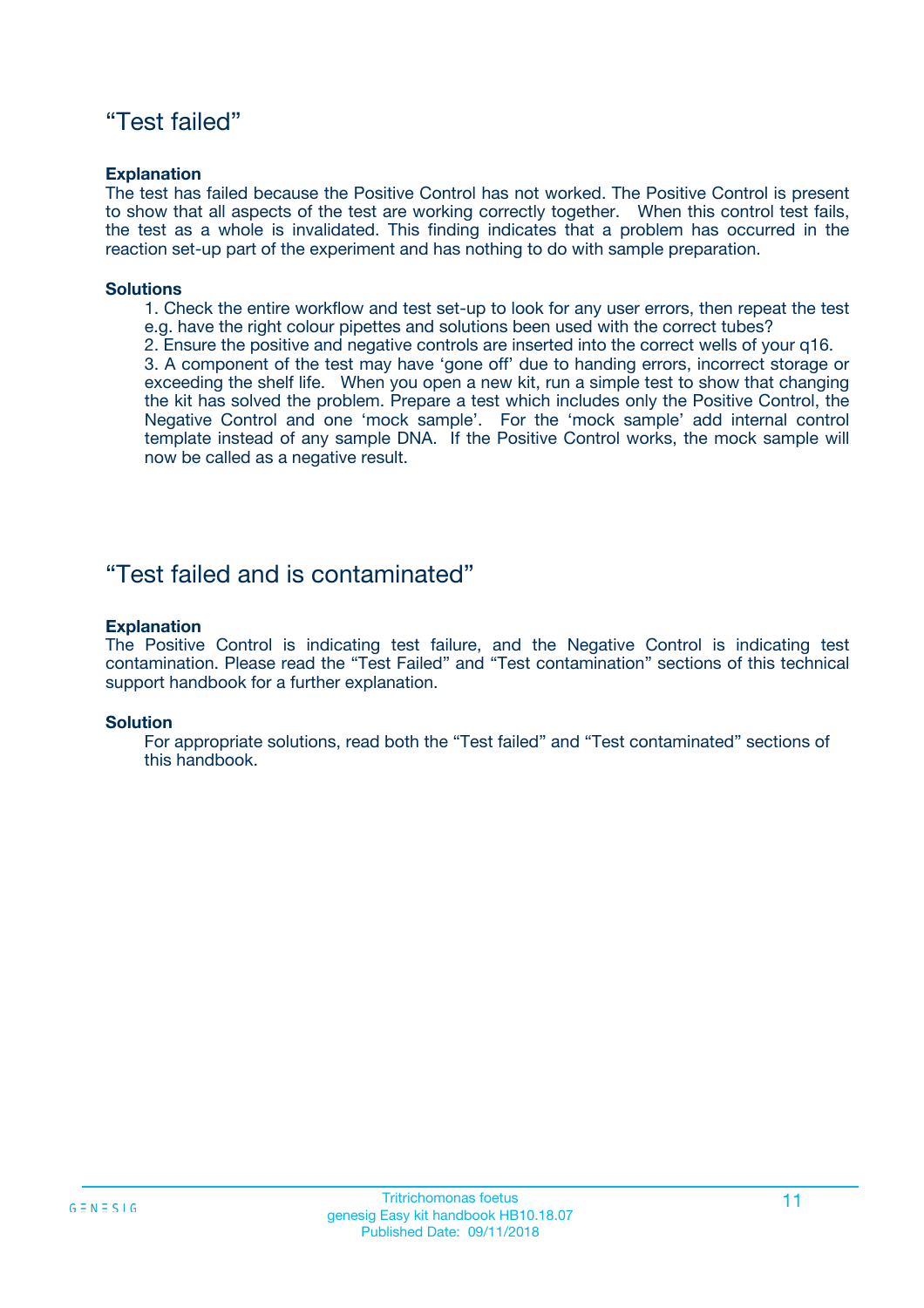# Tritrichomonas foetus

Tritrichomonas foetus is a single celled flagellated protozoan parasite that reproduces by binary fission. The parasite is 5-25µm in length and is spindle shaped with an undulating membrane seen over the entire length of the body caused by a recurrent flagella. The organism has four flagella that are used to produce a jerky forward motion. This organism parasitizes both the reproductive tract of naturally bred cattle and the digestive tract of domestic cats.

In cattle, the protozoa infects the female reproductive tract when transmitted from the foreskin of the bull where the parasite resides. Due to an increase in artificial insemination procedures, cases of cattle infection are decreasing.

In domestic cats, the protozoa infect and colonise the large intestine as motile trophozoites. The infection is most likely to be transmitted via the fecal-oral route or direct contact as the infection is mainly seen in colonies of cats. There is little useful treatment for infected cats as the organism is resistant to most traditional anti-protozoal drugs, and the use of antibiotics may prolong shedding whilst alleviating the symptoms but not eradicating the parasite, which can persist for the lifetime of the cat.

Infection in cattle may cause infertility and is thought to be linked to spontaneous abortions in the first trimester of pregnancy. Infection in cats results in colitis and chronic diarrhea with mild to severe inflammation of the colon and infiltration of lymphocytes and plasma cells. These symptoms may persist for up to 2 years but on average can be overcome in nine months. There is however evidence that after the symptoms have finished, shedding may still occur for several months.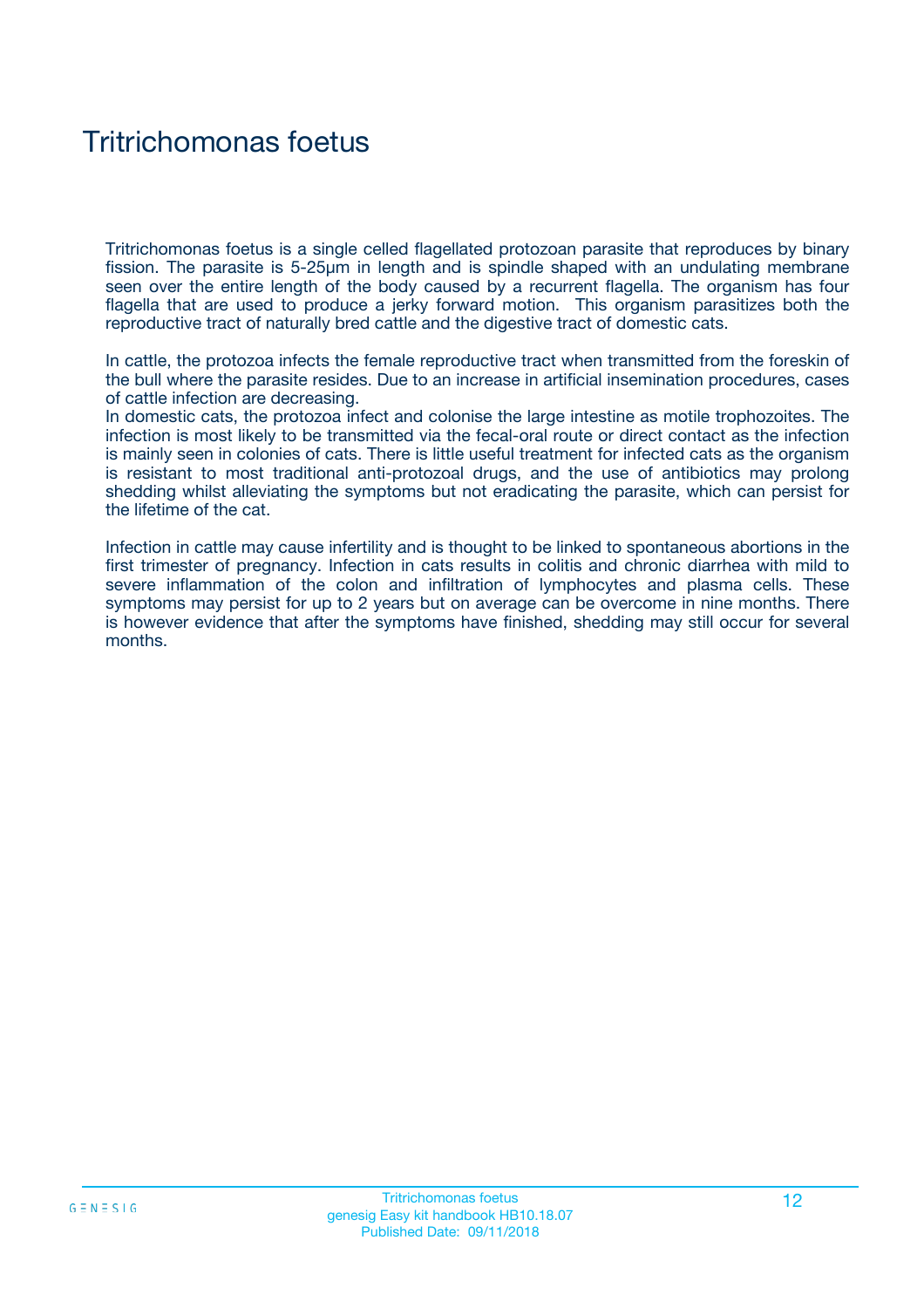# **Specificity**

The Primerdesign genesig Kit for Tritrichomonas foetus (T.foetus) genomes is designed for the in vitro quantification of T.foetus genomes. The kit is designed to have a broad detection profile. Specifically, the primers represent 100% homology with over 95% of the NCBI database reference sequences available at the time of design.

The dynamics of genetic variation means that new sequence information may become available after the initial design. Primerdesign periodically reviews the detection profiles of our kits and when required releases new versions.

The primers have 100% homology with over 95% of reference sequences in the NCBI database for beta-tubulin (AY277787.1 and AY277787.1).

If you require further information, or have a specific question about the detection profile of this kit then please send an e.mail to enquiry@primerdesign.co.uk and our bioinformatics team will answer your question.